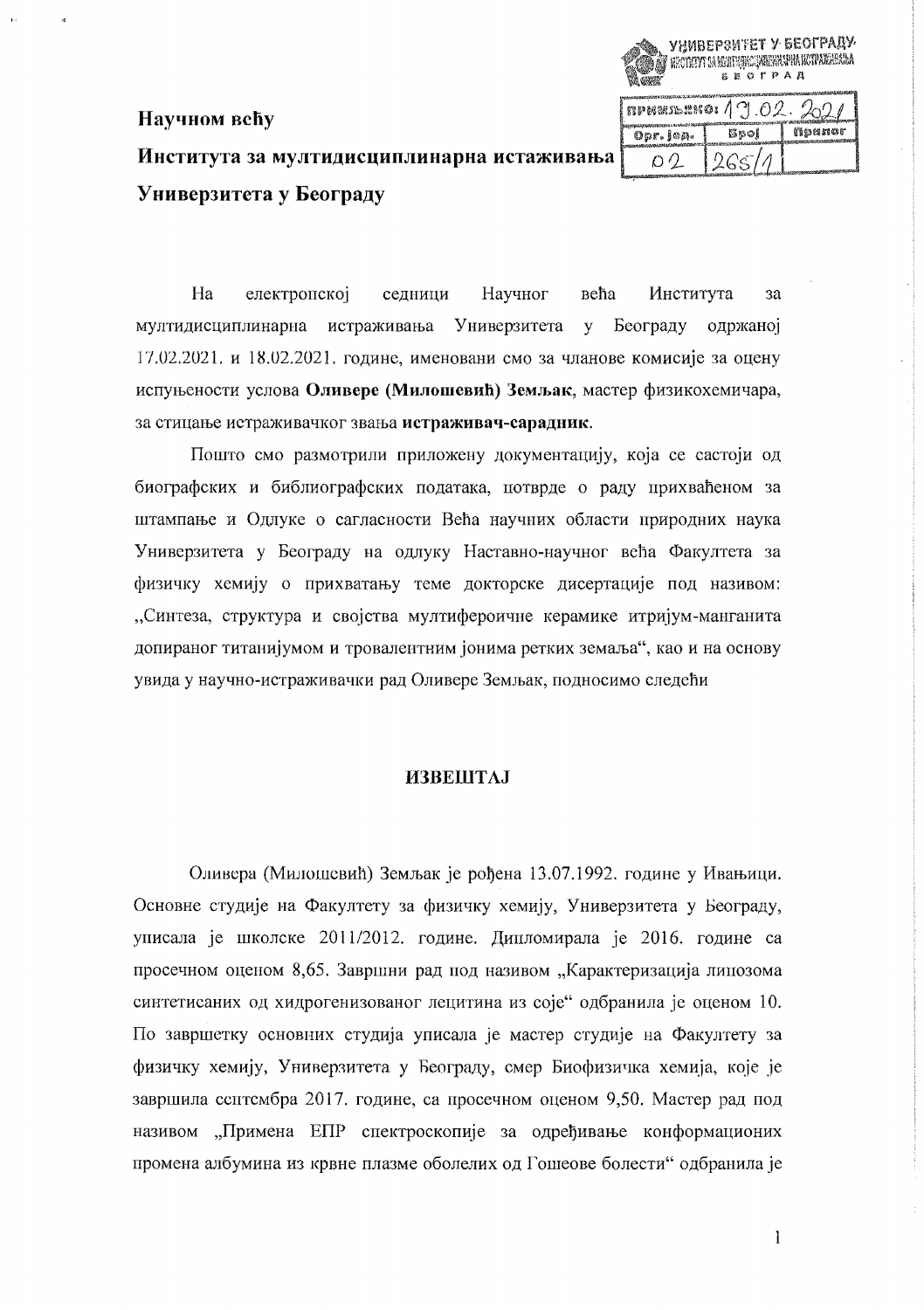оценом 10. Локторске студије је уписала школске 2017/2018. године на Факултету за физичку хемију, Универзитета у Београду. Од фебруара 2018. године до краја 2019. била је ангажованана на пројекту ИИИ45007 "0-3Д наноструктуре за примену у електроници и обновљивим изворима енергије: синтеза, карактеризација и процесирање", под руководством др Горана Бранковића финансираног од стране Министарства просвете, науке и технолошког развоја Републике Србије. Од јуна 2018. године запослена је у Институту за мултидисциплинарна истраживања, Универзитета у Београду, као истраживач-приправник.

Истраживање Оливере Земљак највише се базира на испитивању мултифероичне керамике итријум-манганита (YMnO3); ради на развоју и оптимизацији експерименталних услова синтезе и термичких третмана као и на испитивању утицаја допаната на својства ове керамике. Поред наведених истраживачких активности, учествује и у раду на оптимизацији услова синтезе и карактеризацији наноматеријала и мезопорозних материјала (SnO<sub>2</sub> и ZnO) за израду сензора.

На Факултету за физичку хемију Универзитета у Београду пријавила је тему за израду докторске дисертације под називом: "Синтеза, структура и својства мултифероичне керамике итријум-манганита допираног титанијумом и тровалентним јонима ретких земаља". Наставно-научно веће Факултета за физичку хемију донело је на седници одржаној 18.01.2021. године одлуку о прихватању Извештаја комисије за оцену научне заснованости теме докторске дисертације.

је једног научног рада публикованог Коаутор истакнутом  $\mathbf{v}$ међународном часопису, категорије М22, и први је аутор једног саопштења на скупу међународног значаја штампаног у изводу, категорије МЗ4.

Библиографија кандидата категорисана критеријумима према Министарства просвете, науке и технолошког развоја Републике Србије:

#### M22 - Рад објављен у истакнутом међународном часопису:

1. A. Dapčević, A. Radojković, M. Žunić, M. Počuča-Nešić, O. Milošević, G. Branković, Fast oxide-ion conductors in  $Bi_2O_3$ -V<sub>2</sub>O<sub>5</sub> system:  $Bi_{108-x}V_xO_{162+x(x)}$  $=$  4.9) with 3  $\times$  3  $\times$  3 superstructure, Science of Sintering, 53(1) 2021.

 $\overline{2}$